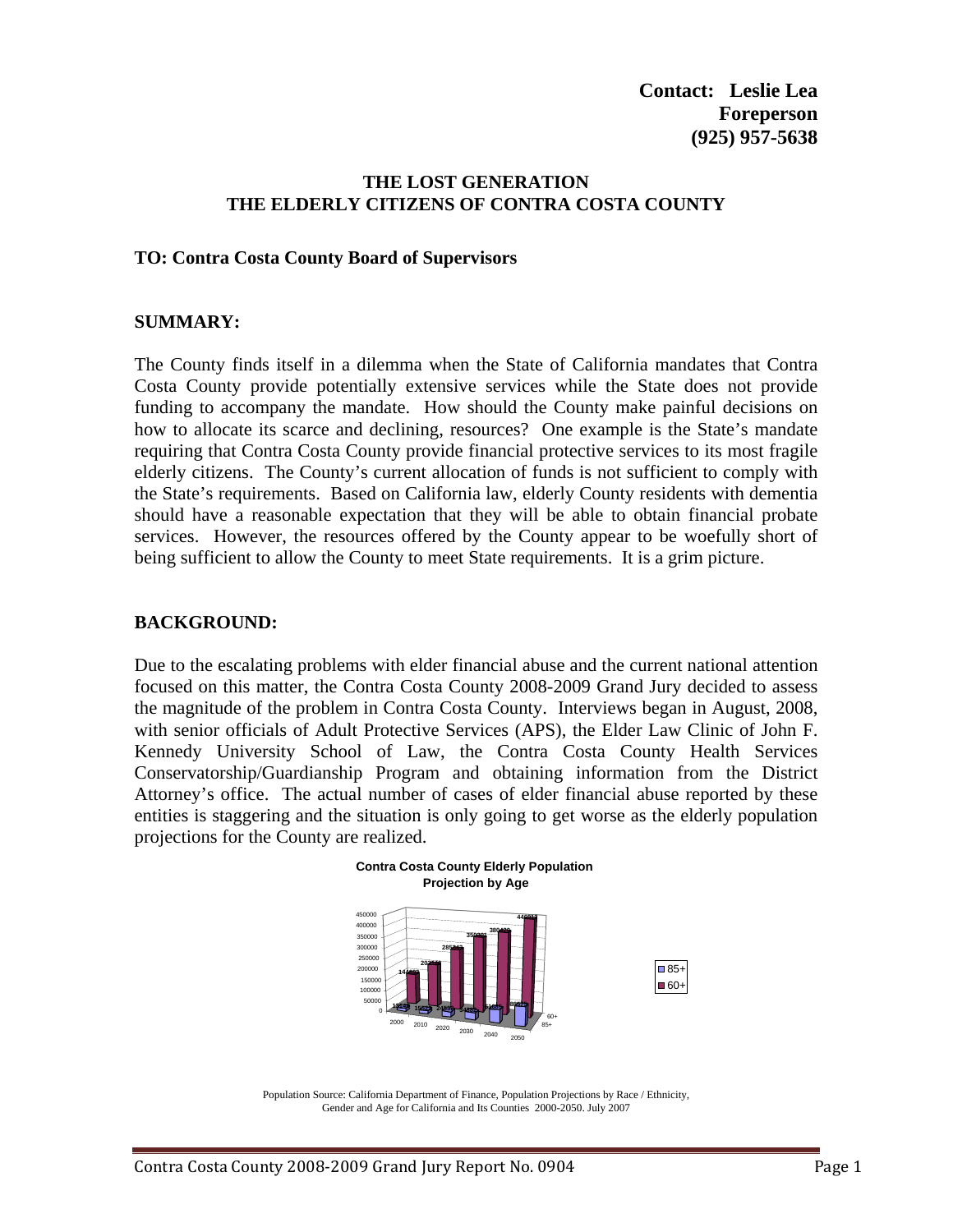Although a very small percentage of the elderly need to be hospitalized for psychiatric care, most financial abuse is suffered by elderly persons. These people are unable to provide for their own care and maintenance in a responsible manner. In order for a probate conservator to be appointed, a court hearing must be held and a judge make a determination that conservatorship/guardianship is necessary.

## FINDINGS

- 1. According to the US Census, almost 11% of the thirty-six million residents in California are 65 or older. Its most recent estimate is that Contra Costa County residents over age 65 constitute 11.5 % of the County's population, or about 118,000 individuals.
- 2. The fastest growing segment of the population in Contra Costa County is the 85+ age group. Over the next ten years, this group is predicted to skyrocket by 55%. The 65+ age group is expected to increase 37%.
- 3. During the fiscal years 2006-2008, more than 3500 reports of elder abuse in all forms, were reported to Contra Costa County's Adult Protective Services, a division of Contra Costa County Health and Human Services. Of the reports made in 2006-2007, 486 dealt with elder financial abuse. The number increased to 528 in 2007-2008, an increase of 9.2%.
- 4. The legislature recognizes that elders and dependent adults may be subjected to abuse, neglect, or abandonment, and that this state has a responsibility to protect these persons.
- 5. Contra Costa County elderly residents, who lack financial, physical or mental health support, have little or no protective options provided by their local government.
- 6. The State mandates that Contra Costa County provide financial protective services to its most fragile citizens under the Elder Abuse and Dependent Adult Civil Protective Act.
- 7. Paid or unpaid individuals responsible for caring for elderly adults are mandated to report elder abuse. These mandated reporters include but are not limited to administrators, supervisors and licensed staff providing care and services to the elderly, APS employees, health practitioners (such as physicians and nurses), police officers, clergy members, employees of financial institutions, and elder or dependent adult care custodians. Care custodians include, for example, home health agency administrators and staff, and fire department members.
- 8. If a mandated reporter fails to report to an appropriate government agency, incidents of known or suspected abuse, he or she may incur a civil penalty in an action by the Attorney General, District Attorney or County Counsel.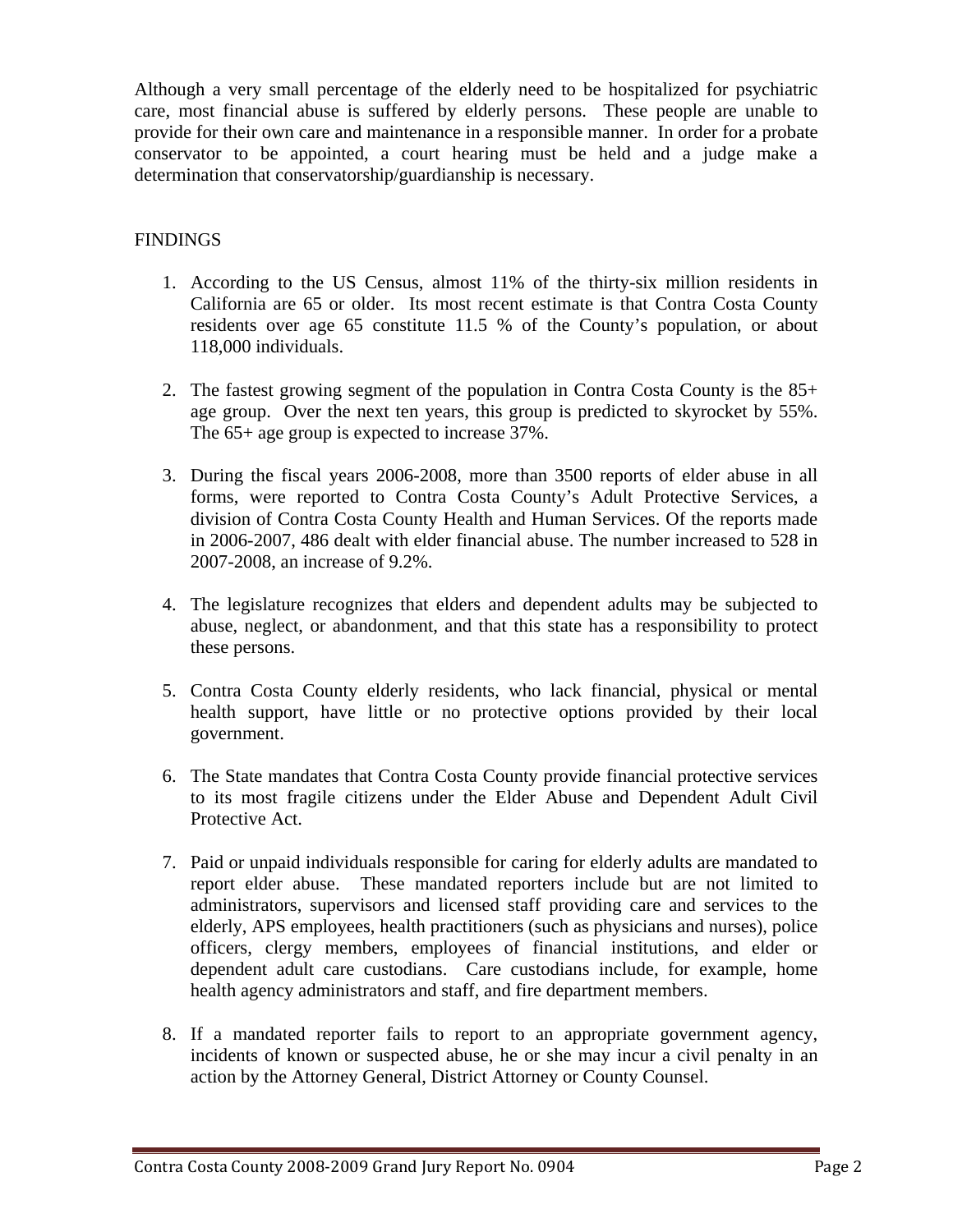- 9. SB 1018 (The Financial Abuse Reporting Act of 2005), effective on January 1, 2007, requires Contra Costa County's APS agency to provide mandated reporters of suspected financial abuse of an elder or dependant adult with instructional materials. These materials define elder and dependent adult abuse and neglect, and also describes mandated reporters' obligation to report such abuse.
- 10. About 25% of elder abuse cases are referred to law enforcement for possible criminal investigation.
- 11. Perpetrators of elder abuse include spouses and adult children, grandchildren, other relatives, caregivers, parents, siblings, service providers or caregivers, unknown persons or friends, and others.



- 12. Recognized experts estimate that only one in five cases of elder abuse in California is reported.
- 13. Adult Protective Services lost the following staff as of January 1, 2009; one Public Health Nurse, one Mental Health Clinical Specialist, nine Social Workers, and two Social Work Supervisors.
- 14. Due to staff reductions, APS will no longer be able to provide case management services for the elderly victims of abuse and neglect in Contra Costa County.
- 15. The protective net that APS has provided to the elderly will be reduced to referral of cases to police departments, hospitals, mental health and the public guardian's office.
- 16. Outreach to the community regarding elder abuse and neglect, mandatory reporting, and elder financial abuse will no longer be provided due to APS staff reductions.
- 17. The Contra Costa County Conservatorship/Guardianship (C/G) Program (which is within the Mental Health Division of the Department of Health Services), deals with elderly persons with and without dementia and dependent adults who need assistance in managing their financial affairs. Current referrals come primarily from APS, local hospitals, skilled nursing facilities, the courts, friends and family members.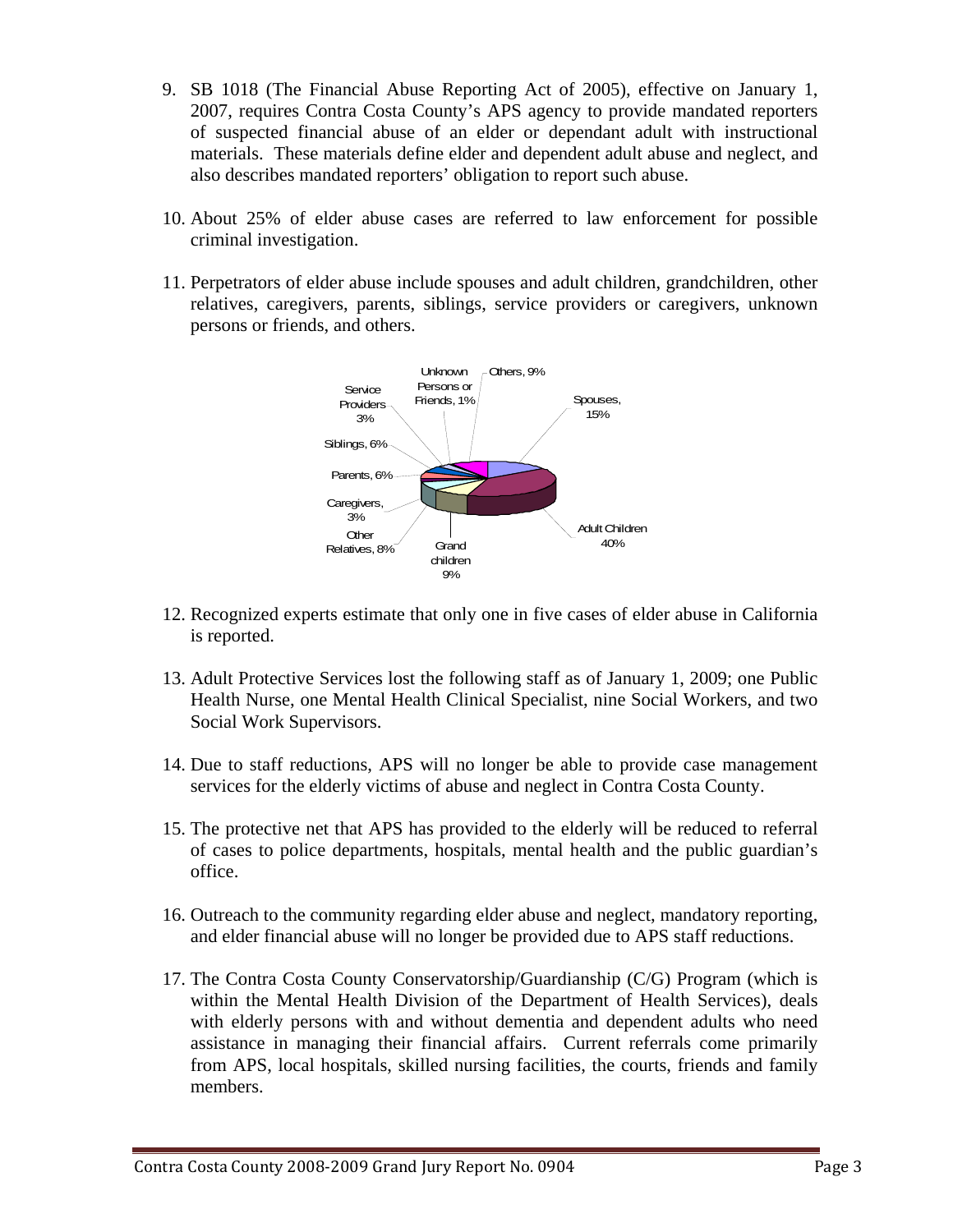- 18. California law (Probate Code Section 2920) specifies that, if a court order is issued requiring a conservator be appointed, and no one else is available, a Public Guardian shall be appointed.
- 19. Each case accepted by the C/G program requires consultation with, and the support of, legal counsel. Within the County Counsel's Department there is no designated attorney to serve the C/G Program.
- 20. Ongoing probate conservatorship services to qualifying elderly persons, including money management services, are provided only as a last resort and only if a private or personal alternative is not available.
- 21. Elderly persons without sufficient financial resources are not eligible for assistance from the existing C/G Program and ultimately get lost in the system.
- 22. The C/G Program currently manages with 20 staff members the funds (estates) of over 500 people who need money management and conservatorship services.
- 23. Of the 20 staff members, there are four designated probate conservators in the C/G Program to serve elderly people needing probate conservatorship services.
- 24. Due to the lack of designated staff, the legal needs of the C/G Program are not being met.

# **CONCLUSIONS:**

The Grand Jury recognizes that the County has very difficult decisions to make with respect to the use of its diminishing resources. The State has the power to mandate that the County provide services to some of its most vulnerable citizens; however, this does not appear to be adequately enforced. The question raised by the Grand Jury is how the obligation imposed by the State to offer services to the elderly is reconciled with the inability of the County to provide those services. The question then arises, should the State be requested to provide a waiver to the County that would allow it to cease serving its elderly population? Or should the County restructure its priorities to allocate sufficient resources so as to allow it to comply with the State's mandate? Currently, Contra Costa County elderly residents who lack financial, physical or mental health support have little or no protective options provided by their local government.

Under current conditions, vulnerable elderly persons suffering financial abuse may not receive the services to which they are entitled by law.